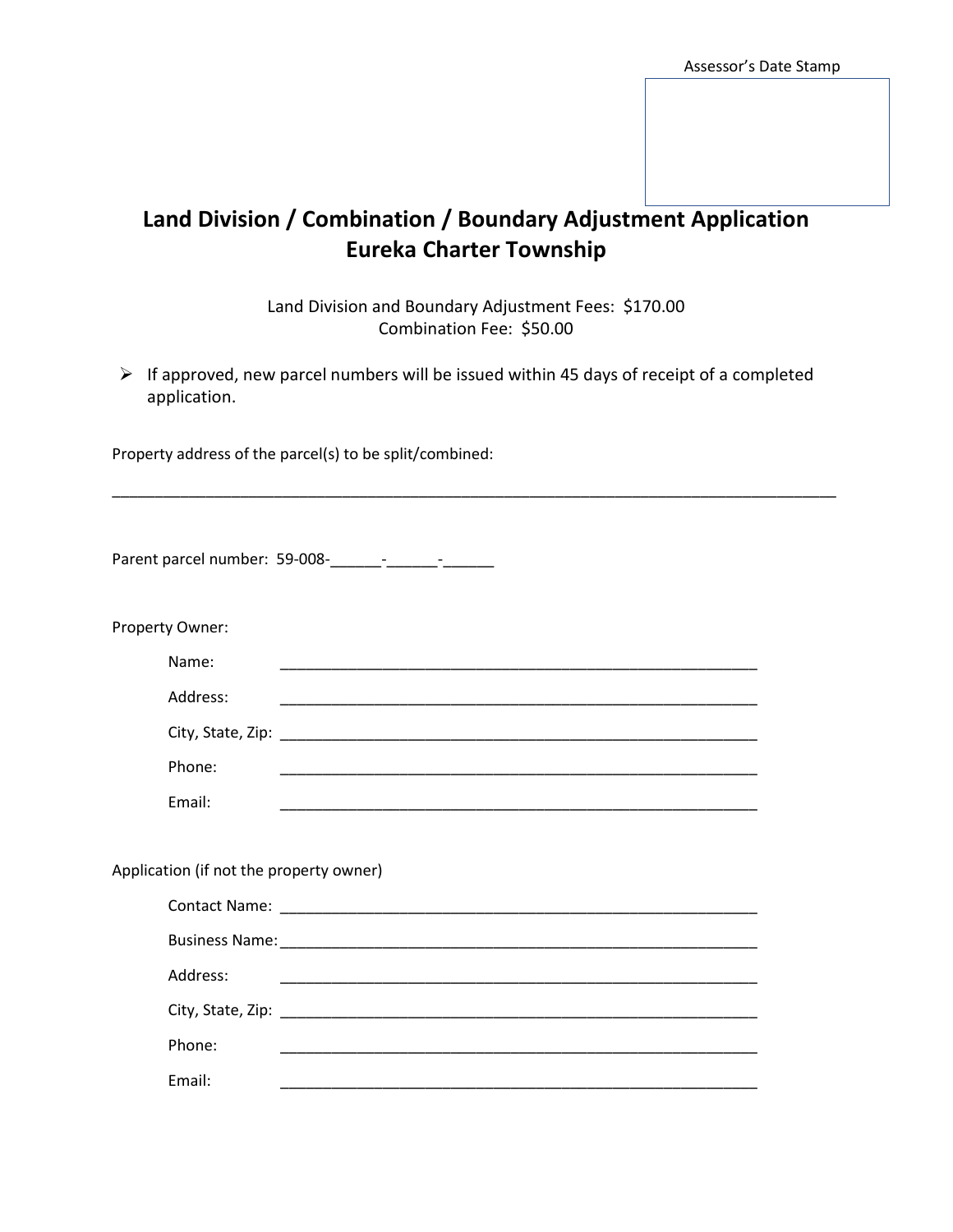Describe in your own words the division/combination being proposed including the number of new parcels being created and the intended use:

\_\_\_\_\_\_\_\_\_\_\_\_\_\_\_\_\_\_\_\_\_\_\_\_\_\_\_\_\_\_\_\_\_\_\_\_\_\_\_\_\_\_\_\_\_\_\_\_\_\_\_\_\_\_\_\_\_\_\_\_\_\_\_\_\_\_\_\_\_\_\_\_\_\_\_\_\_\_\_\_\_

\_\_\_\_\_\_\_\_\_\_\_\_\_\_\_\_\_\_\_\_\_\_\_\_\_\_\_\_\_\_\_\_\_\_\_\_\_\_\_\_\_\_\_\_\_\_\_\_\_\_\_\_\_\_\_\_\_\_\_\_\_\_\_\_\_\_\_\_\_\_\_\_\_\_\_\_\_\_\_\_\_

\_\_\_\_\_\_\_\_\_\_\_\_\_\_\_\_\_\_\_\_\_\_\_\_\_\_\_\_\_\_\_\_\_\_\_\_\_\_\_\_\_\_\_\_\_\_\_\_\_\_\_\_\_\_\_\_\_\_\_\_\_\_\_\_\_\_\_\_\_\_\_\_\_\_\_\_\_\_\_\_\_

## **Required Attachments:**

- 1. A sealed, professional survey of proposed division(s)/combination(s) of the parent parcel.
	- a. The Survey must show:
		- i. The dimensions and legal descriptions of the existing parcel(s), new parcel(s), and any easements
		- ii. The location of all existing structures
		- iii. Accessibility of the parcel(s) for vehicular traffic from existing or proposed public roads or easements
- 2. Indication of approval, or permit from County Road Commission or MDOT, for each proposed new road, easement, or shared driveway.
- 3. A copy of any transferred division rights (109(4) of the Act)
- 4. Delinquent tax certification from the Montcalm County Treasurer for all existing parent parcels
- 5. Proof of ownership (last recorded deed)

**Affidavit and permission** for Eureka Charter Township, Montcalm County, and State of Michigan to enter the property for inspections:

I agree the statements made above are true and if found not to be true this application and any approval will be void. Further, I agree to comply with the municipality, county, and the State of Michigan to enter the property where this parcel division is proposed for purposes of inspection to verify that the information on the application is correct at a time mutually agreed with the applicant. I understand this is only a parcel division which conveys only certain rights under the applicable local land division ordinance, the local zoning ordinance, and the State Land Division Act (formerly the Subdivision Control Act, PA 288 of 1967, as amended (particularly by PA 591 of 1996), MCL 560.101 et.seq.) and does not include any representation or conveyance of rights in any other statute, building code, zoning ordinance, deed restriction or other property rights.

Finally, even if the division is approved, I understand zoning, local ordinance, and State Acts change from time to time, and if changed, the division made here must comply with the new requirements (apply for division approval again) unless deeds, land contracts, leases or surveys representing the approved divisions are recorded with the Register of Deeds or the division is built upon before the changes to laws are made.

Property Owner's Signature:

Date: \_\_\_\_\_\_\_\_\_\_\_\_\_\_\_\_\_